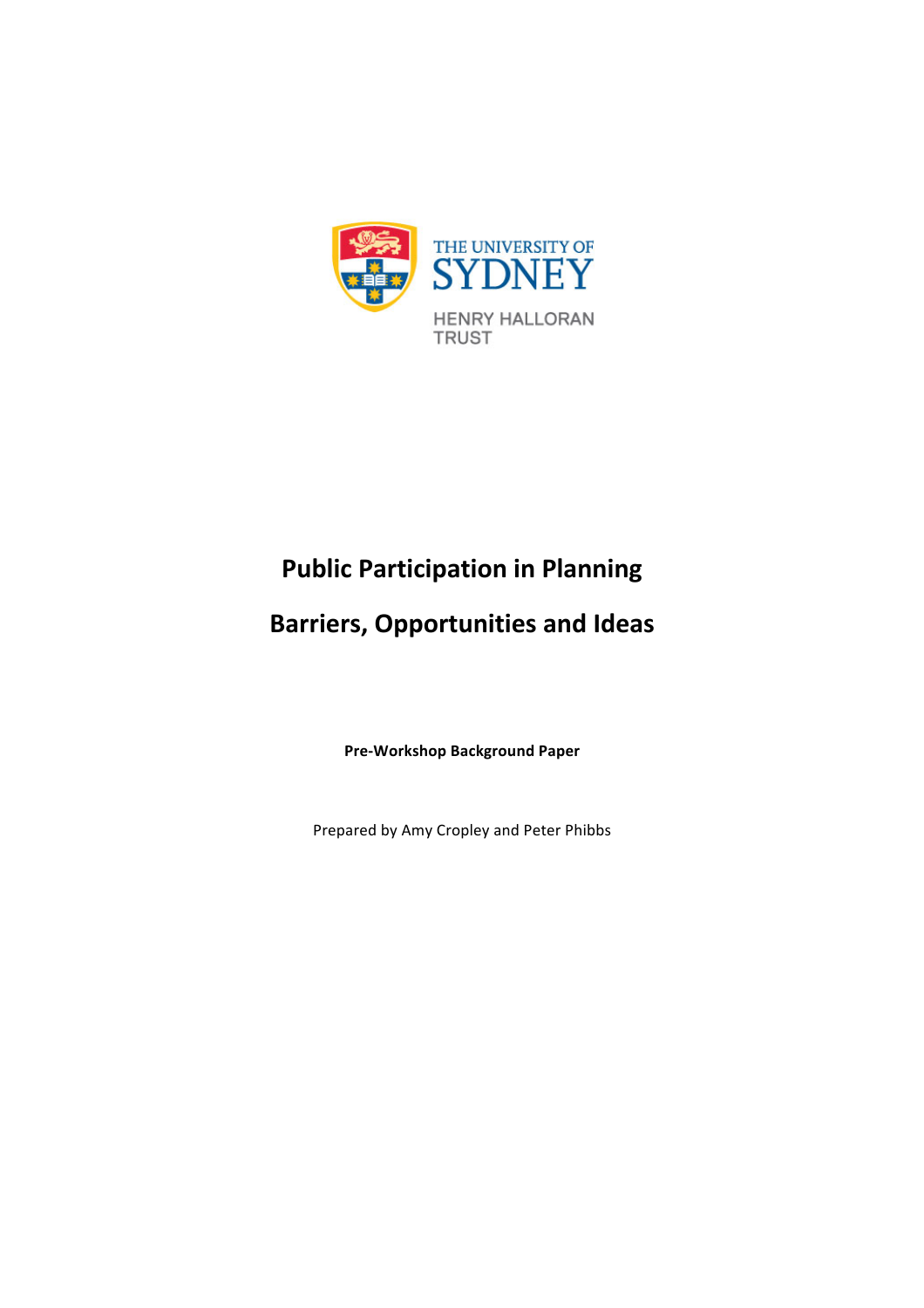## **Table of Contents**

| <b>INTRODUCTION</b>            | 3  |
|--------------------------------|----|
| <b>BARRIERS AND CHALLENGES</b> | 5  |
| <b>OPPORTUNITIES</b>           |    |
| <b>IDEAS</b>                   | 14 |
| <b>BIBLIOGRAPHY</b>            | 15 |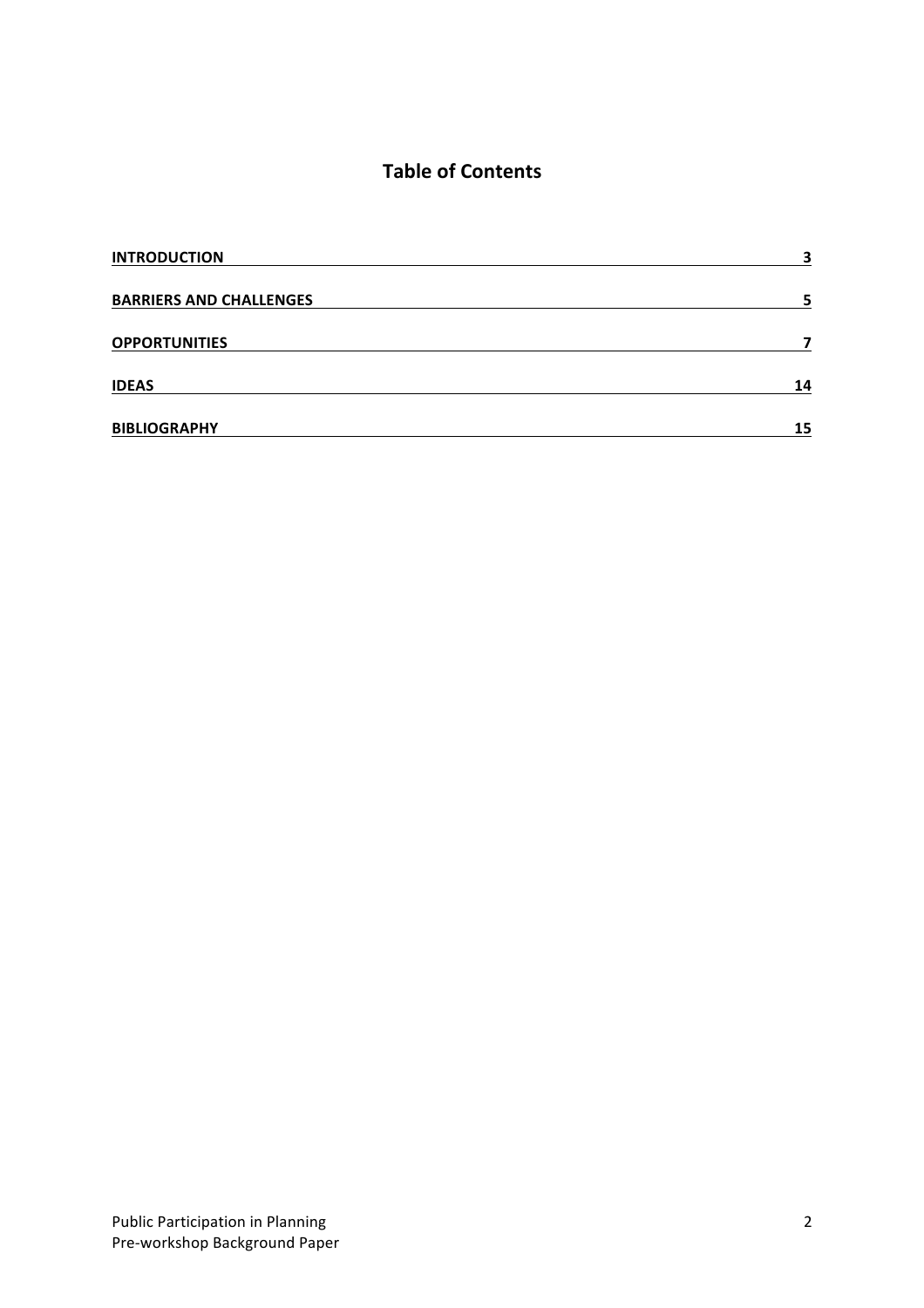## **Introduction**

The purpose of the workshop is to provide inputs to a monograph that the Henry Halloran Trust is writing with the working title "Public Participation in Planning: Barriers, Opportunities and Ideas". The purpose of the workshop is not to debate the merits or otherwise of the recently released NSW White paper although that will be a reference point and in some ways it has been a catalyst for the workshop itself. In the words of Jane-Frances Kelly (2013) "The NSW Government has set itself a monumental challenge. It is proposing a process of community engagement on a scale not yet seen in Australia". The aim of the monograph is to provide some ideas to assist with this challenge.

Since the 1950s and 60s, public participation has been identified as critical to sustainable and democratic planning processes. As argued by Marcus Lane, in his review of the history of participation in planning, "whereas participation was previously considered a decision-making adjunct, all [planning] schools of the contemporary era view participation as a fundamental element of planning and decision-making" (2005, p.298). The issue is very complex, as demonstrated by the broad range of literature available on public participation, with a variety of factors influencing its effectiveness. We aren't going to provide a "solution" in one monograph but the purpose is to provide a useful resource document that can assist the debate.

By way of background it is useful to review the issues of what are the principles of effective engagement. The OECD (2001) has established ten principles for open and inclusive governance and policy making:

- 1. *Commitment: Leadership and strong commitment to open and inclusive policy making is needed at all levels – politicians, senior managers and public officials.*
- 2. **Rights**: Citizens' rights to information, consultation and public participation in policy *making and service delivery must be firmly grounded in law or policy. Government obligations to respond to citizens must be clearly stated. Independent oversight arrangements are essential to enforcing these rights.*
- 3. *Clarity: Objectives for, and limits to, information, consultation and public participation* should be well defined from the outset. The roles and responsibilities of all parties must be *clear.* Government information should be complete, objective, reliable, relevant, easy to *find and understand.*
- 4. *Time:* Public engagement should be undertaken as early in the policy process as possible to allow a greater range of solutions and to raise the chances of successful implementation. Adequate time must be available for consultation and participation to be effective.
- 5. **Inclusion**: All citizens should have equal opportunities and multiple channels to access *information, be consulted and participate. Every reasonable effort should be made to engage with as wide a variety of people as possible.*
- 6. **Resources**: Adequate financial, human and technical resources are needed for effective public information, consultation and participation. Government officials must have access to appropriate skills, quidance and training as well as an organisational culture that supports both traditional and online tools.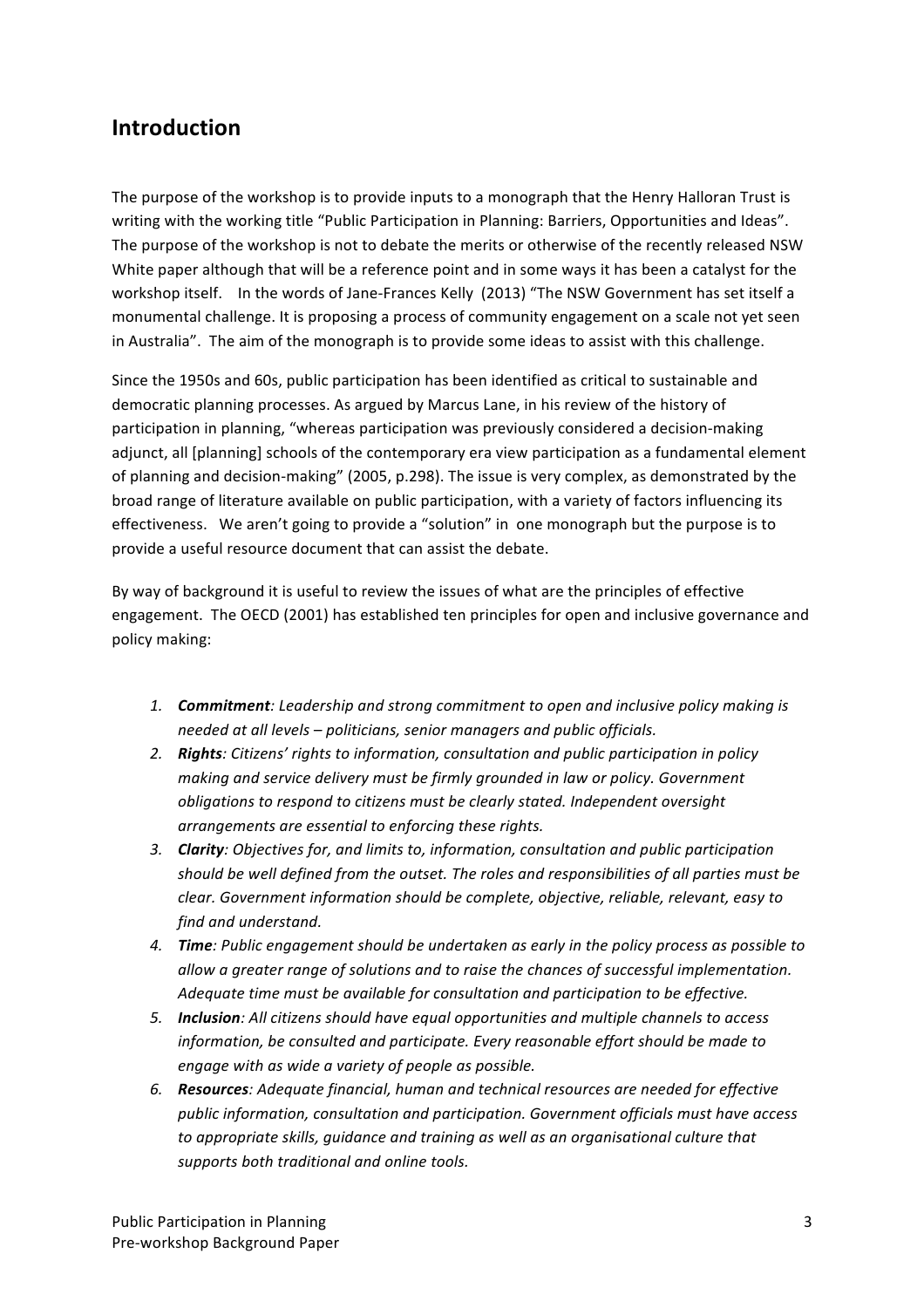- 7. **Co–ordination**: Initiatives to inform, consult and engage civil society should be co*ordinated within and across levels of government to ensure policy coherence, avoid* duplication and reduce the risk of "consultation fatigue." Co-ordination efforts should not stifle initiative and innovation but should leverage the power of knowledge networks and *communities of practice within and beyond government.*
- 8. **Accountability**: Governments have an obligation to inform participants how they use inputs received through public consultation and participation. Measures to ensure that the policymaking process is open, transparent and amenable to external scrutiny can help increase *accountability of, and trust in, government.*
- 9. **Evaluation**: Governments need to evaluate their own performance. To do so effectively will require efforts to build the demand, capacity, culture and tools for evaluating public *participation.*
- 10. Active citizenship: Societies benefit from dynamic civil society, and governments can facilitate access to information, encourage participation, raise awareness, strengthen citizens' civic education and skills, as well as to support capacity-building among civil society organisations. Governments need to explore new roles to effectively support autonomous problem-solving by citizens, CSOs and businesses.

Are these a good set of principles to use in designing public participation programs in planning?

It is interesting to review the results of a recent Queensland survey on community engagement (Carroli and Armstrong, 2011) that shows that some of these principles resonate with members of the community. In the survey (see Appendix 1) respondents were asked what are the attributes of good consultation and engagement. The top six items listed were:

- **Openess**
- **Transparency**
- Honesty
- Clarity
- Factual information
- **Listening**

: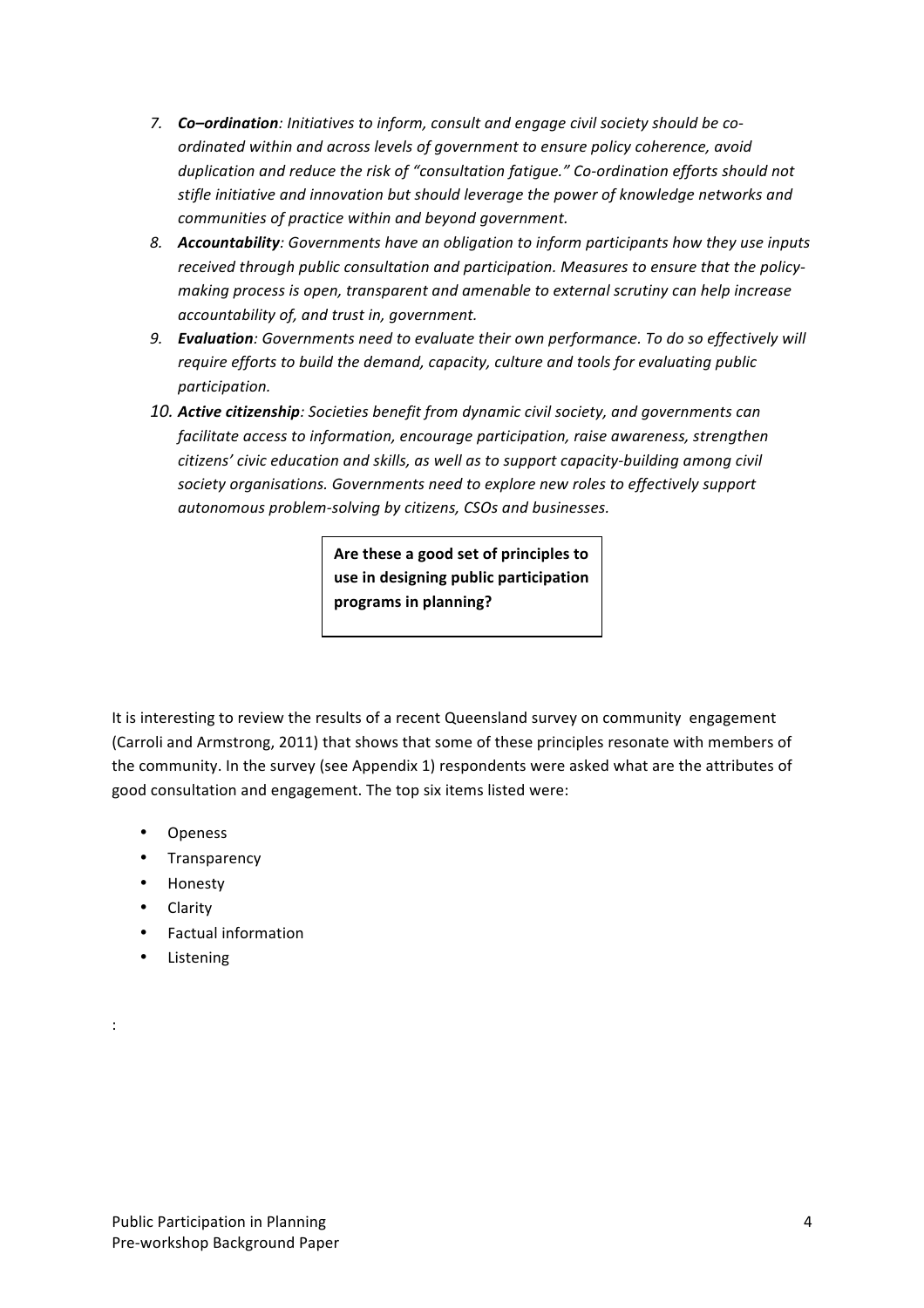## **Barriers and Challenges**

This section (unfortunately) is probably the easiest section to write. It will be explored by examining barriers and challenges for the public and for Governments separately.

### **Barriers for the public**

Chapter 3 of another OECD report (2009, p48) report identifies two major groups of people who don't participate in public engagement exercises:

- **1.** People that are "Willing but unable to participate for a variety of reasons such as:
- . cultural or language barriers;
- . geographical distance;
- . disability or socio-economic status (eg lack of ICT resources to participate in on-line processes);
- 2. People that are "Able but unwilling" to participate because:
- they are not very interested in politics,
- do not have the time;
- see no personal gain or relevance;
- believe someone else will look after their interests;
- do not trust government to make good use of their input.

The literature more relevant to the planning literature identified some more specific barriers. In a review of the English situation, Kitchen and Whitney (2004) identified the additional issue of the difficulty of the public understanding planning issues and the technical elements of planning, and the difficulty of getting the public to focus on regional issues and not just very local ones.

### **Barriers for the Government**

The same OECD report addressed what were the challenges for Governments in public engagement. The challenges for governments listed included how to:

- . Design cost effective and useful public consultation and engagement initiatives?
- . Make public policy more interesting and relevant to more people?
- Earn and keep people's trust that government will actually use their input?
- Address the very real constraints of the "time poor" that characterise modern urban societies in OECD countries?
- Design engagement so that the personal benefits are more obvious (OECD 2009 p. 54-5)

Kitchen and Whitney (2004) identified particular barriers for Government in relation to planning included the difficulty in raising the resources to mount effective public engagement strategies and the difficulties of educating staff about public engagement (Note that their research was undertaken at a time when a significant increase in public engagement was mandated in the English planning system).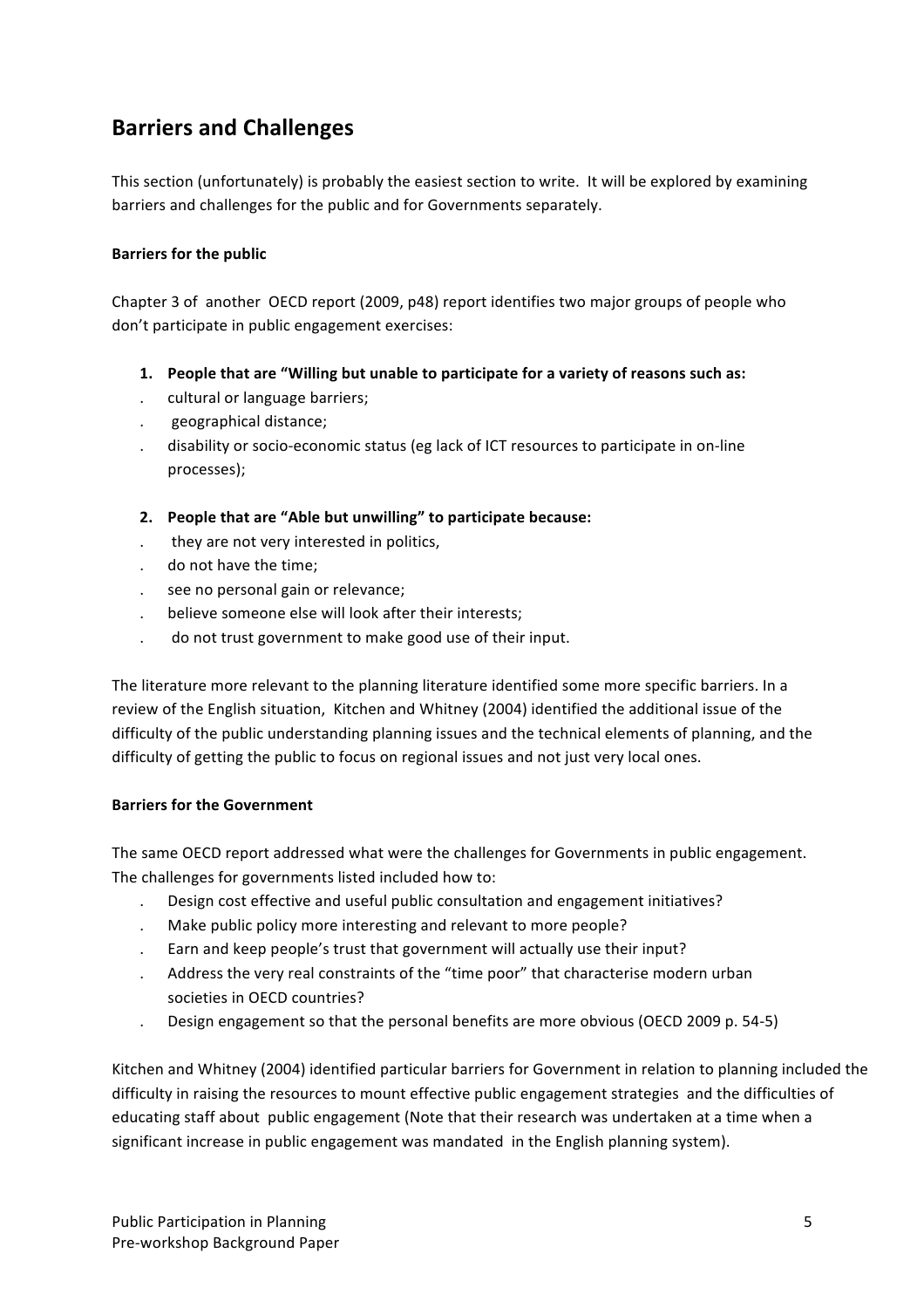The recent Community Forum on the green paper had a theme on public engagement and a clip from panellists provides some useful contributions. (http://www.youtube.com/watch?v=ICdSiAO5JKY)

A barrier for the public which was identified by a panellist (and not already listed) was "consultation fatigue". A community member also made the interesting observation that draft plans should not read like mobile phone contracts.

Additional barriers and challenges for Government identified by panellists were:

- Leadership enabling meaningful public engagement;
- Generating processes that can adapt to a variety of urban, regional and rural settings
- Designing processes that reduce "fatigue"

The context of some of these barriers and challenges can be seen in some results from the Queensland survey (Carroli and Armstrong, 2011). The predominant motivation for participation is to" protect community interests". In the planning context this motivation is obvious when a resident is objecting to a local DA. Strategic planners in councils often report a much greater reluctance for citizens to engage in discussions when formulating local plans, particularly in lower socio-economic areas.

| <b>Answer Options</b>          | <b>Response</b><br><b>Percent</b> |
|--------------------------------|-----------------------------------|
| Having a say                   | 8.4%                              |
| Concern                        | 12.3%                             |
| Interest                       | 5.7%                              |
| Influencing decisions          | 15.4%                             |
| Anger                          | 1.3%                              |
| Help make up my mind           | 2.2%                              |
| Seeking information            | 6.2%                              |
| Activism                       | 1.8%                              |
| Self-interest                  | 2.2%                              |
| Fear                           | 0.4%                              |
| Dislike change                 | $0.0\%$                           |
| Protecting community interests | 28.6%                             |
| Environmental protection       | 7.0%                              |
| Exercising democratic rights   | 7.9%                              |
| None of the above              | 0.4%                              |
| <b>Total Responses</b>         | 227                               |

Question 9: What mostly motivates you to participate in consultations?

## Are there any additional barriers that should be mentioned in the **monograph?**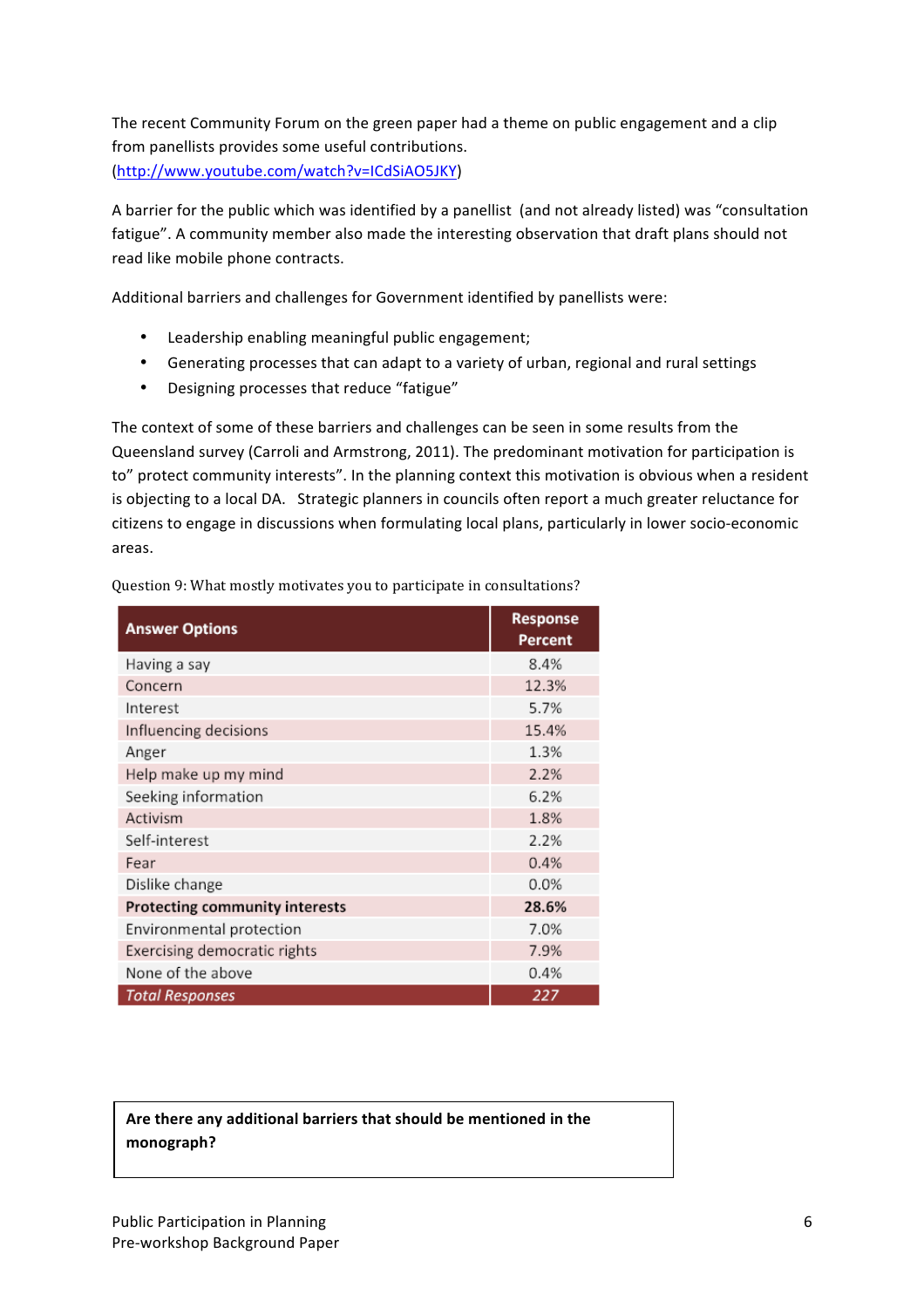## **Opportunities**

One of the opportunities is that whilst public participation in planning is a challenging task there is an abundant array of resources and literature that can support planners in developing more effective approaches. For example, a recent annotated bibliography (Australian Centre of Excellence for Local Government, 2011;p7) identified the following published Government guides.



A previous report to the NSW Government Planning agency by Carson and Gelber (2001) provides a range of interesting methods for consultation. Their paper for the then NSW Department of Urban Affairs and Planning was prepared to improve community consultation practice in NSW. The document provides guidelines to best practice. In the first part of the document Carson and Gelber argue that there are a number of elements to achieving effective community consultation:

- Basing community consultation on 'principles for effective community consultation'
	- $\circ$  Make it timely
	- $\circ$  Make it inclusive
	- o Make it community-focussed
	- $\circ$  Make it interactive and deliberative
	- $\circ$  Make it effective

Public Participation in Planning Pre-workshop Background Paper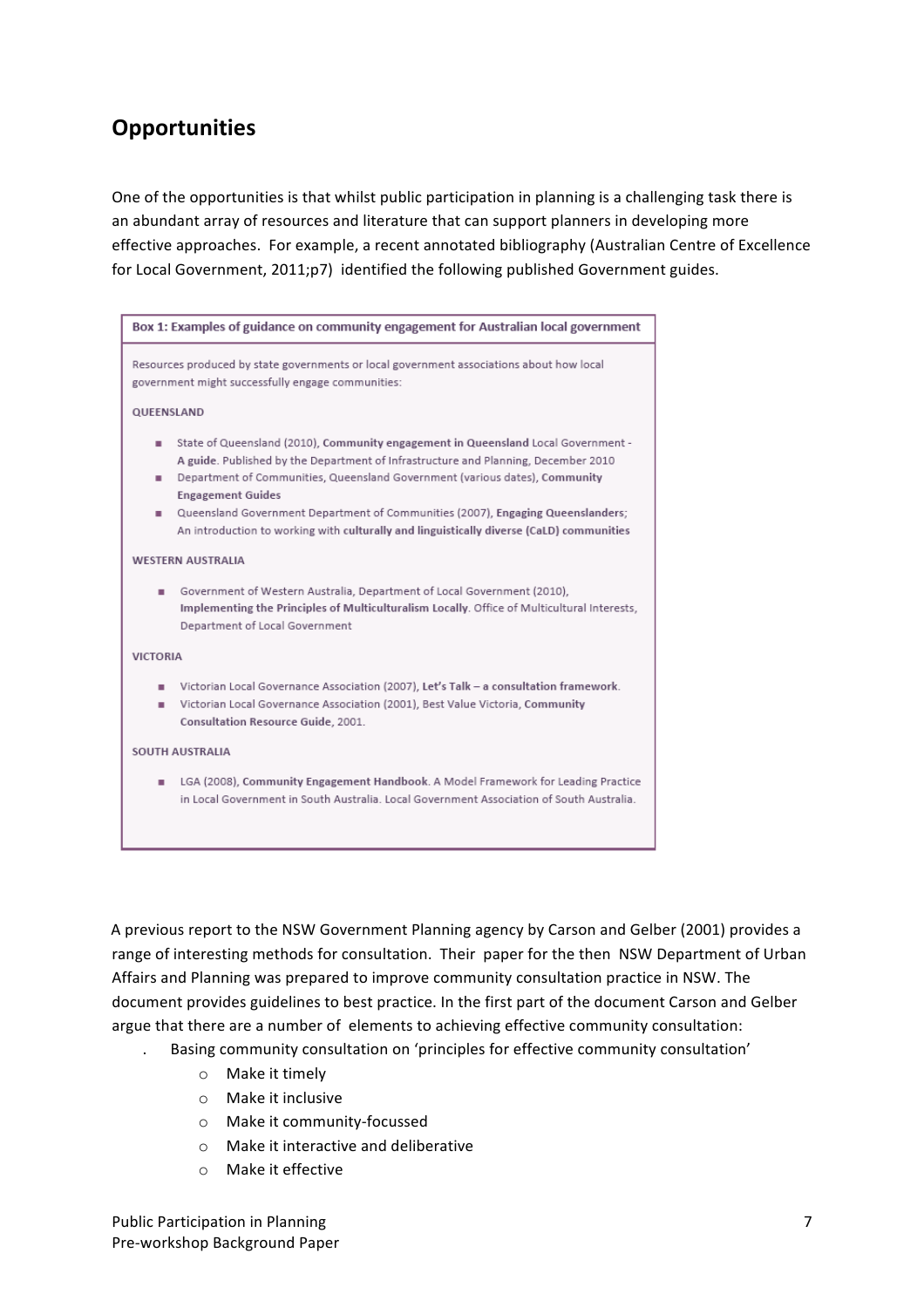- $\circ$  Make it matter
- $\circ$  Make it well-facilitated
- $\circ$  Make it open, fair, and subject to evaluation
- o Make it cost effective
- $\circ$  Make it flexible

.

Collaboration. Effective collaboration ensures interaction, collective reasoning and deliberation between the participant

They also suggest a four step process which is shown in the Figure below.



Figure 1 Carson Four Step Consultation Process (Carson & Gelber 2001, p.17)

Carson and Gelber argue that where the consultation is needed to be representative of a community, random selection is a useful method of selecting participants (p. 19). The advantage of this selection method is seen to 'fair' as 'each member of a community has a statistically equal possibility of being selected to take part in a consultative process' (Carson & Gelber 2001 p. 19). Some methods of random selection include: face-to-face; targeted advertisements; non-targeted advertisements; random letter writing; personalised letter writing; and random telephoning.

In the second part of the report, Carson and Gelber outline seven types of innovative community consultation methods. The following table summarises each of the methods.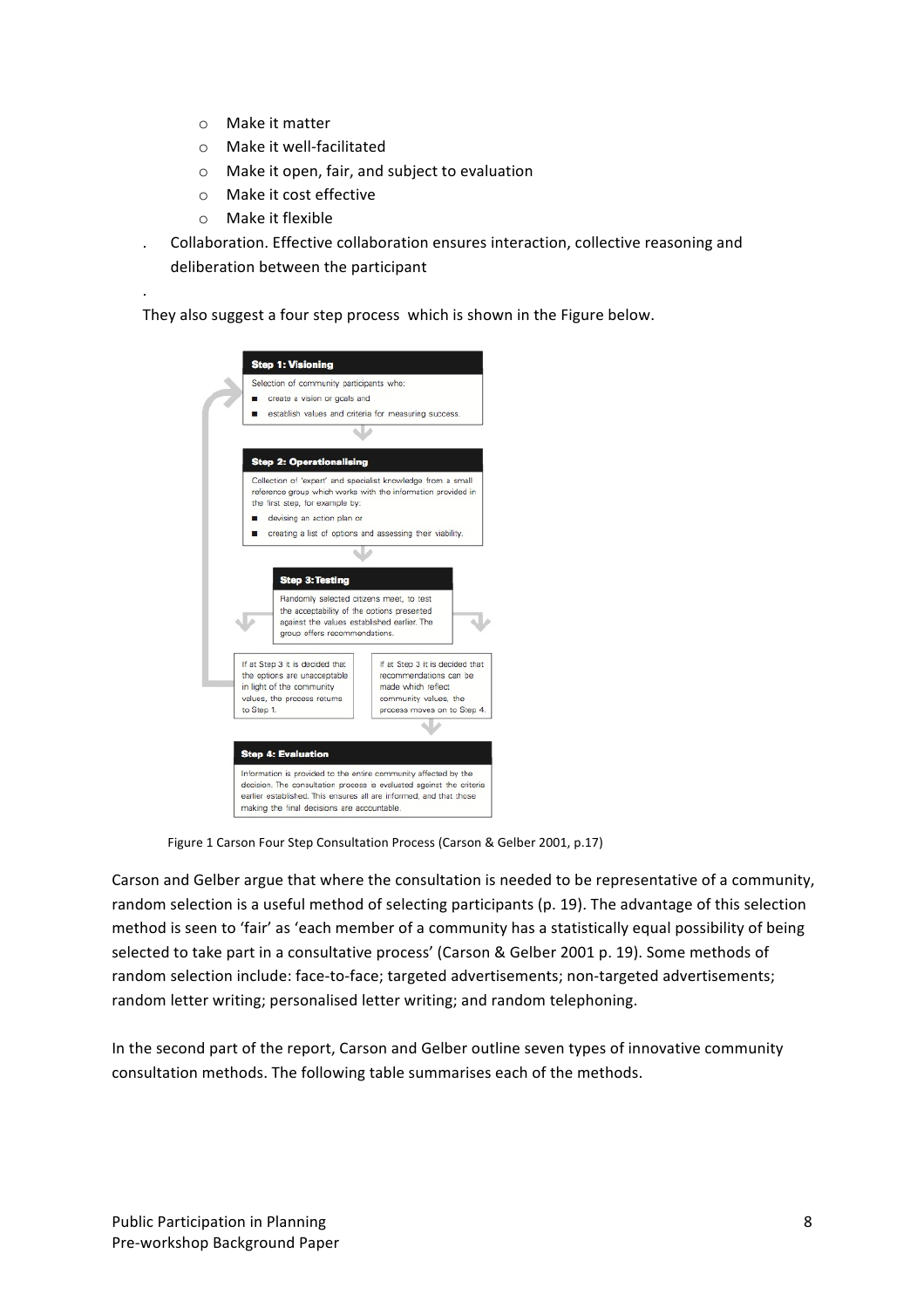| <b>Method</b>       |           | <b>Characteristics</b>      | <b>Advantages</b> |                   | <b>Disadvantages</b> |                    | When useful |                  |
|---------------------|-----------|-----------------------------|-------------------|-------------------|----------------------|--------------------|-------------|------------------|
| <b>Search</b>       | $\bullet$ | Targeted recruitment        |                   | Makes use of a    |                      | Can not substitute | $\bullet$   | Early in         |
| <b>Conferences</b>  |           | (snowballing);              |                   | particular set of |                      | for broader        |             | planning         |
|                     | $\bullet$ | Selection based on          |                   | skills and        |                      | community          |             | process.         |
|                     |           | knowledge;                  |                   | knowledge;        |                      | consultation; and  |             |                  |
|                     | $\bullet$ | $20 - 50$ people;           | $\bullet$         | Action-oriented;  | $\bullet$            | Undertaken as a    |             |                  |
|                     |           | Meets once for $1 - 2$      |                   | and               |                      | precursor to       |             |                  |
|                     |           | days;                       | ٠                 | Creative          |                      | broader            |             |                  |
|                     | $\bullet$ | Develops parameters         |                   | endeavour.        |                      | consultation.      |             |                  |
|                     |           | for long-term plan          |                   |                   |                      |                    |             |                  |
|                     |           | making; and                 |                   |                   |                      |                    |             |                  |
|                     |           | Prepares concrete           |                   |                   |                      |                    |             |                  |
|                     |           | action plan and goals.      |                   |                   |                      |                    |             |                  |
| <b>Deliberative</b> | $\bullet$ | Random selection;           | $\bullet$         | Participants      | $\bullet$            | Costly; and        | $\bullet$   | Resolution of    |
| polls /             | $\bullet$ | Representative sample;      |                   | provided with     | $\bullet$            | Televoting as an   |             | contentious      |
| televoting          | $\bullet$ | 100 + participants;         |                   | lots of           |                      | alternative (less  |             | issues;          |
|                     | $\bullet$ | Briefing material issued in |                   | information with  |                      | deliberative).     | $\bullet$   | Relatively short |
|                     |           | advance;                    |                   | opportunity for   |                      |                    |             | time frame;      |
|                     | $\bullet$ | Extended small and large    |                   | deliberation;     |                      |                    | $\bullet$   | Not suitable for |
|                     |           | group discussions;          | ٠                 | Agenda            |                      |                    |             | complex issues;  |
|                     | $\bullet$ | Preceded by a poll; and     |                   | prepared by       |                      |                    |             | and              |
|                     |           | Leads to a vote or series   |                   | organisers but    |                      |                    |             | Larger           |
|                     |           | of votes.                   |                   | open process -    |                      |                    |             | planning         |
|                     |           |                             |                   | difficult to      |                      |                    |             | issues           |
|                     |           |                             |                   | manipulate;       |                      |                    |             |                  |
|                     |           |                             | ٠                 | Various debating  |                      |                    |             |                  |
|                     |           |                             |                   | formats can be    |                      |                    |             |                  |
|                     |           |                             |                   | used; and         |                      |                    |             |                  |
|                     |           |                             |                   | Very              |                      |                    |             |                  |
|                     |           |                             |                   | representative.   |                      |                    |             |                  |
| Citizens' juries    | $\bullet$ | Created by                  | $\bullet$         | Allows for        | ٠                    | Can be costly.     | $\bullet$   | Clear questions  |
|                     |           | commissioning authority     |                   | inclusion of high |                      |                    |             | for deliberation |
|                     |           | with power to act (or       |                   | level of          |                      |                    |             | required; and    |
|                     |           | not) on                     |                   | expertise,        |                      |                    |             | Useful for       |
|                     |           | recommendations;            |                   | knowledge and     |                      |                    |             | complex          |
|                     | $\bullet$ | Expert witnesses;           |                   | skills due to     |                      |                    |             | issues where     |
|                     | $\bullet$ | Random selection            |                   | small size of     |                      |                    |             | expert           |
|                     | $\bullet$ | 12-25 participants per      |                   | juries;           |                      |                    |             | involvement      |
|                     |           | jury (multiple juries       | ٠                 | Complex and in-   |                      |                    |             | is required.     |
|                     |           | could be held at once);     |                   | depth             |                      |                    |             |                  |
|                     | $\bullet$ | Requires independent        |                   | deliberations;    |                      |                    |             |                  |
|                     |           | and skilled facilitator;    |                   | and               |                      |                    |             |                  |
|                     | $\bullet$ | Interactive - meet for 2    | ٠                 | Report means      |                      |                    |             |                  |
|                     |           | $-4$ days;                  |                   | tangible results  |                      |                    |             |                  |
|                     | ٠         | Background material         |                   | that can be       |                      |                    |             |                  |
|                     |           | provided;                   |                   | evaluated.        |                      |                    |             |                  |
|                     |           | Recommendations are         |                   |                   |                      |                    |             |                  |
|                     |           | published in report; and    |                   |                   |                      |                    |             |                  |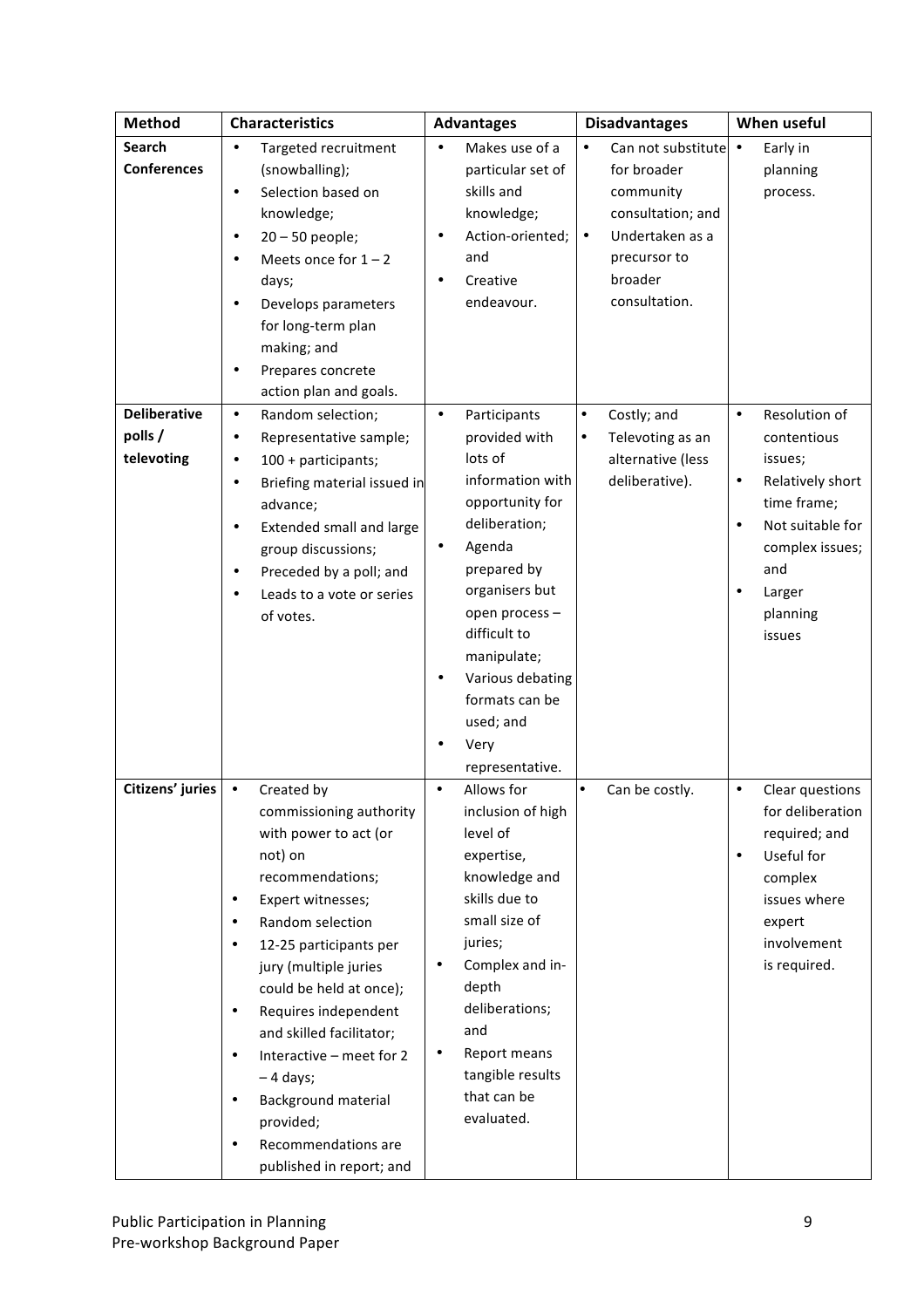| Method              |           | <b>Characteristics</b>      |           | <b>Advantages</b>  |           | <b>Disadvantages</b> |           | When useful     |  |
|---------------------|-----------|-----------------------------|-----------|--------------------|-----------|----------------------|-----------|-----------------|--|
|                     | $\bullet$ | Feedback from               |           |                    |           |                      |           |                 |  |
|                     |           | organisers about            |           |                    |           |                      |           |                 |  |
|                     |           | implementation (or not)     |           |                    |           |                      |           |                 |  |
|                     |           | of recommendations.         |           |                    |           |                      |           |                 |  |
| <b>Consensus</b>    | $\bullet$ | Similar to citizens' juries | $\bullet$ | Similar to citizen | $\bullet$ | Can be costly;       | $\bullet$ | Planning at     |  |
| conferences         | $\bullet$ | Random selection;           |           | juries; and        | ٠         | Considerable         |           | regional level; |  |
|                     | $\bullet$ | Participants establish      | $\bullet$ | Greater control    |           | resources            |           | and             |  |
|                     |           | criteria, key questions     |           | of participants    |           | required; and        | $\bullet$ | Major strategic |  |
|                     |           | and expert witnesses        |           | over agenda.       | $\bullet$ | Long time            |           | planning        |  |
|                     |           | required;                   |           |                    |           | frame.               |           | processes.      |  |
|                     | $\bullet$ | Held over longer period     |           |                    |           |                      |           |                 |  |
|                     |           | of time;                    |           |                    |           |                      |           |                 |  |
|                     | $\bullet$ | Involves preparatory        |           |                    |           |                      |           |                 |  |
|                     |           | weekends;                   |           |                    |           |                      |           |                 |  |
|                     | $\bullet$ | Report prepared at end;     |           |                    |           |                      |           |                 |  |
|                     |           | and                         |           |                    |           |                      |           |                 |  |
|                     | ٠         | Can reconvene panel at      |           |                    |           |                      |           |                 |  |
|                     |           | end.                        |           |                    |           |                      |           |                 |  |
| <b>Focus Groups</b> | $\bullet$ | Represents a particular     | $\bullet$ | Knowledge of       | $\bullet$ | <b>Not</b>           | $\bullet$ | Useful to       |  |
|                     |           | set of interests            |           | group on           |           | representative;      |           | gauge opinions  |  |
|                     | $\bullet$ | Up to 25 people             |           | particular issue   | $\bullet$ | Considerable         |           | of specific     |  |
|                     | ٠         | Can meet once, several      |           | - faster           |           | time to find         |           | groups          |  |
|                     |           | times, or at regular        |           | consultation;      |           | participants;        |           |                 |  |
|                     |           | intervals;                  |           | and                |           | and                  |           |                 |  |
|                     | $\bullet$ | Provides particular         | $\bullet$ | Innovative ideas   | $\bullet$ | Does not invoke      |           |                 |  |
|                     |           | information not readily     |           | and solutions.     |           | deliberation and     |           |                 |  |
|                     |           | available in broader        |           |                    |           | enhance              |           |                 |  |
|                     |           | consultative methods;       |           |                    |           | deliberative         |           |                 |  |
|                     |           | and                         |           |                    |           | capacity             |           |                 |  |
|                     |           | Feedback to the             |           |                    |           |                      |           |                 |  |
|                     |           | commissioning body          |           |                    |           |                      |           |                 |  |
| <b>Charrettes</b>   | $\bullet$ | Convened by team of         | $\bullet$ | Rapid process      | $\bullet$ | Some                 | $\bullet$ | Useful when     |  |
|                     |           | professionals (planners,    |           | producing          |           | participants         |           | need to plan    |  |
|                     |           | architects, urban           |           | concrete results;  |           | may feel             |           | within a short  |  |
|                     |           | designers) work             | $\bullet$ | Allows multiple    |           | insufficient time    |           | period of time  |  |
|                     |           | intensively to draw up      |           | opportunities for  |           | to understand        |           | and             |  |
|                     |           | feasible proposals and      |           | community          |           | process or all       |           | community       |  |
|                     |           | facilitate the meetings;    |           | input;             |           | the issues;          |           | consultation is |  |
|                     | $\bullet$ | Well-publicised meetings;   | $\bullet$ | Cost effective;    | ٠         | Does not             |           | still desired.  |  |
|                     | $\bullet$ | Consultation with           |           | and                |           | involve random       |           |                 |  |
|                     |           | stakeholders and special    | $\bullet$ | Can incorporate    |           | selection; and       |           |                 |  |
|                     |           | interest groups             |           | new                | $\bullet$ | Can be difficult     |           |                 |  |
|                     | $\bullet$ | Community are involved      |           | technologies       |           | to involve           |           |                 |  |
|                     |           | in devising initial         |           |                    |           | groups usually       |           |                 |  |
|                     |           | proposals and given the     |           |                    |           | marginalised         |           |                 |  |
|                     |           | opportunity to assess the   |           |                    |           | from                 |           |                 |  |
|                     |           | outcomes                    |           |                    |           | consultation         |           |                 |  |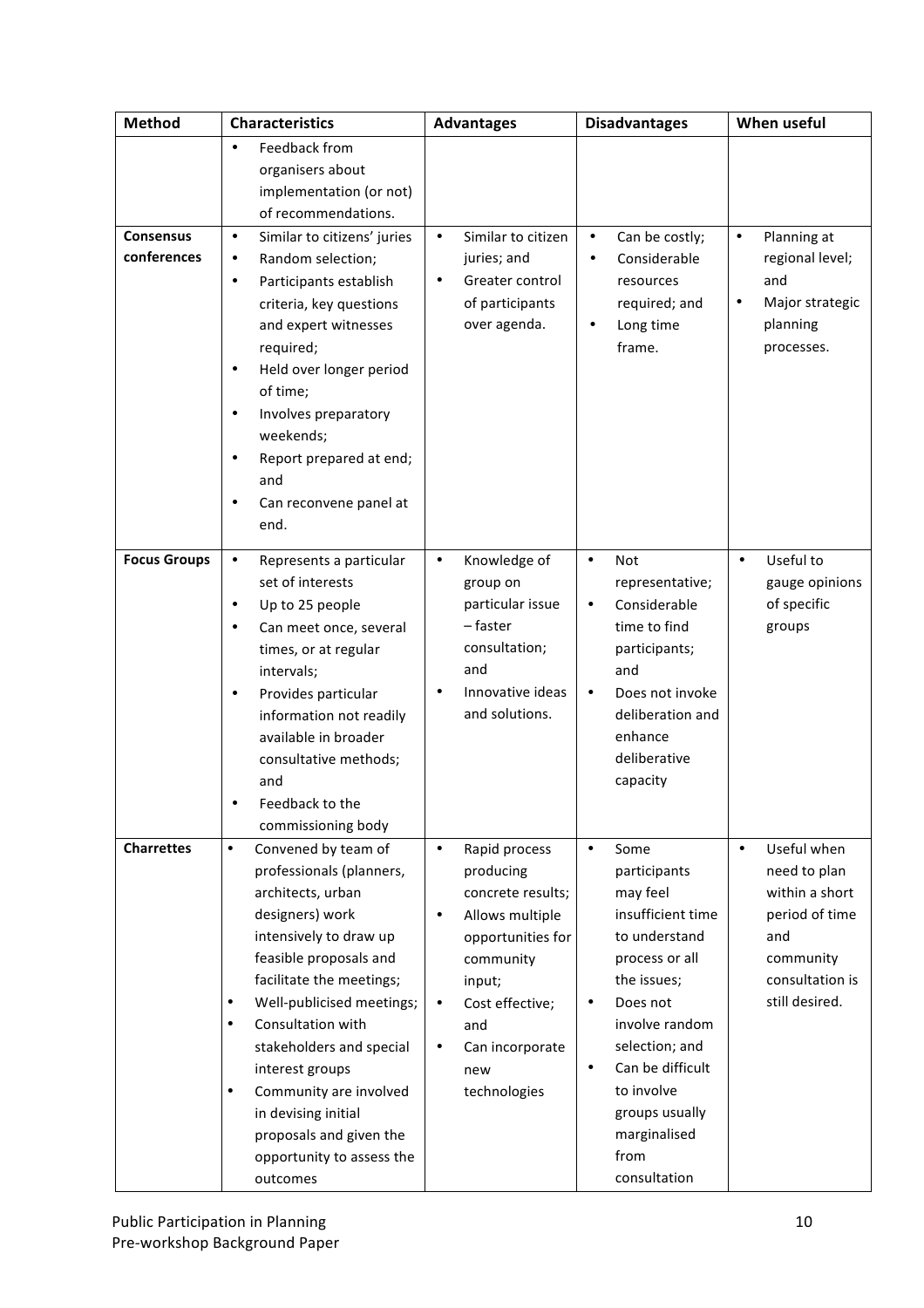| <b>Method</b>                | <b>Characteristics</b>                                                                                                                                                                                                                                                                                                                                         | <b>Advantages</b>                                                                                                                                                                       | <b>Disadvantages</b>                            | When useful                                                                |
|------------------------------|----------------------------------------------------------------------------------------------------------------------------------------------------------------------------------------------------------------------------------------------------------------------------------------------------------------------------------------------------------------|-----------------------------------------------------------------------------------------------------------------------------------------------------------------------------------------|-------------------------------------------------|----------------------------------------------------------------------------|
|                              | Held over intensive<br>$\bullet$<br>period<br>Needs community<br>٠<br>agreement                                                                                                                                                                                                                                                                                |                                                                                                                                                                                         | process.                                        |                                                                            |
| Residents'<br>feedback panel | Establishes a pool of<br>$\bullet$<br>potential respondents;<br>Can be selected by<br>$\bullet$<br>random selection;<br>Can be representative;<br>$\bullet$<br>$50 - 1000 +$ ;<br>٠<br>Maintained over long<br>$\bullet$<br>period;<br>Don't have met in person;<br>٠<br>Gain deeper<br>٠<br>understanding over time;<br>and<br>Publish research findings<br>٠ | Cross-selection<br>٠<br>of citizens;<br>Can track<br>$\bullet$<br>changing<br>attitudes over<br>time<br>Large group of<br>٠<br>participants;<br>Convenient for<br>٠<br>all participants | Resources<br>٠<br>required to<br>maintain panel | To conduct<br>٠<br>surveys<br>General<br>٠<br>strategic<br>planning issues |

The other opportunity is the large number of community engagement specialists that have emerged in Australian in recent years. These firms provide capacity to assist Governments with designing and implementing public engagement processes. A number of these organisation including individual practitioners have developed particular approaches to public participation. For example, Wendy Sarkissian<sup>1</sup> proposes a strategy which she summarises as L.O.V.E.

## **In my model, L is for listening, O is for openness, V is for validation and E is for community education.**

I believe we make a huge mistake when we try to educate people first – before we listen openly to them and validate what they have to say to us.So, I'm advocating that we engage with NIMBY responses with engagement processes that are deeply respectful, with more than enough time for the L of; that we model the O of openness and inclusivity in our processes; that we V, validate and respect community members' views. Our validation must include influence.

And finally (not firstly), we come to the E of LOVE: Education.

As already mentioned, there is a lot of material available from international practice.

Kelly (2010) report for the Grattan Institute reviews the governance structures, processes (formal and informal) and decision-makers of 8 international cities "that have significantly improved in serving a broad range of their residents' needs" (2010, p.4). These cities are:

• Vancouver;

<sup>&</sup>lt;u> 1989 - Jan Samuel Barbara, margaret e</u>  $1$  Wendy was a member of the Faculty of Architecture in the 1990s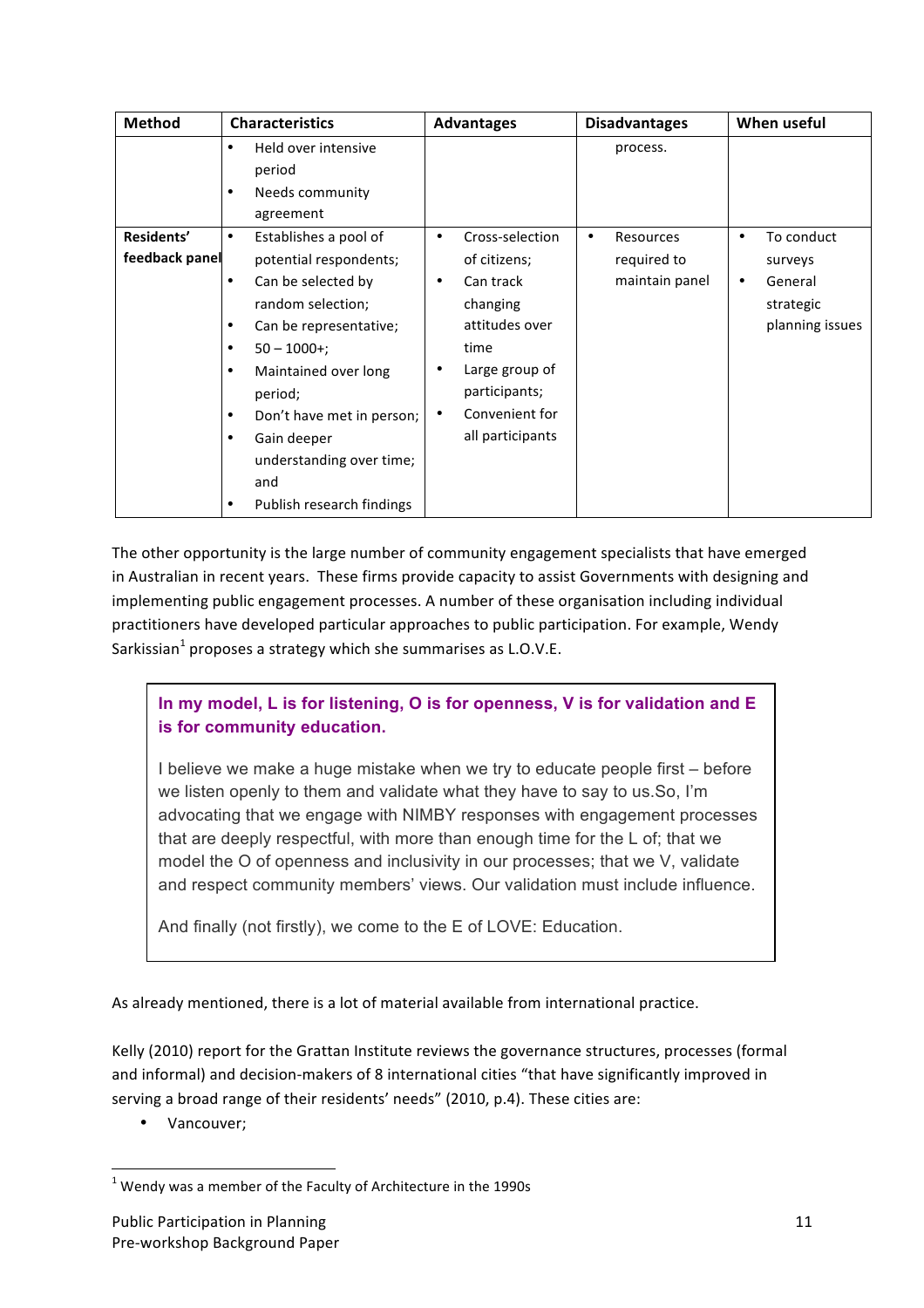- Toronto;
- Seattle:
- Portland;
- Chicago;
- Austin;
- Dublin; and
- Copenhagen.

The report notes a series of common themes across all the case studies:

- High and sustained levels of public engagement in decision making;
- Consistency of strategic direction (including across political cycles);
- Collaboration across different sectors of society (i.e. between government, business communities and civic organisations);
- Regional co-operation: and
- Key trigger for improvement.

The international literature has some reasonably clear findings about what promotes public participation in planning. Body, Godschalk and Burby (2003) in a review of US experience highlight that strong State Government mandates with both carrots and sticks are effective. They also make the following comments (2003,257) :

As expected, the use of techniques that tend to engage the public and allow for a two-way exchange of information generated the highest level of citizen participation. For example, the use of visioning workshops and community forums is strongly correlated with the number of *groups participating during the planning process. Opportunities for citizens to share their* views in an informal setting seemed to encourage participation.

In a very significant review of US public participation strategies Innes and Booher make this sharp observation (2004, p419):

*Legally required methods of public participation in government decision making in the US—public hearings, review and comment procedures in particular—do not work. They do not achieve genuine participation in planning or other decisions; they do not satisfy members of the public that they are being heard; they seldom can be said to improve the decisions that agencies and public officials make; and they do not incorporate a broad spectrum of the public. Worse yet, these methods often antagonize the members of the public who do try to work with them. The methods often pit citizens against each other, as they feel compelled to speak of the issues in polarizing terms to get their points across. This pattern makes it even more difficult for decision makers to sort through what they hear, much less to make a choice using public input. Most often these methods discourage busy and thoughtful individuals from wasting their time going through what appear to be nothing more than rituals designed to satisfy legal requirements"*

### They go on to say that:

*Research shows that collaborative participation can solve complex, contentious problems such as budget decision making and create an improved climate for future action when bitter disputes divide a community. Authentic dialogue, networks and institutional capacity are the key elements.*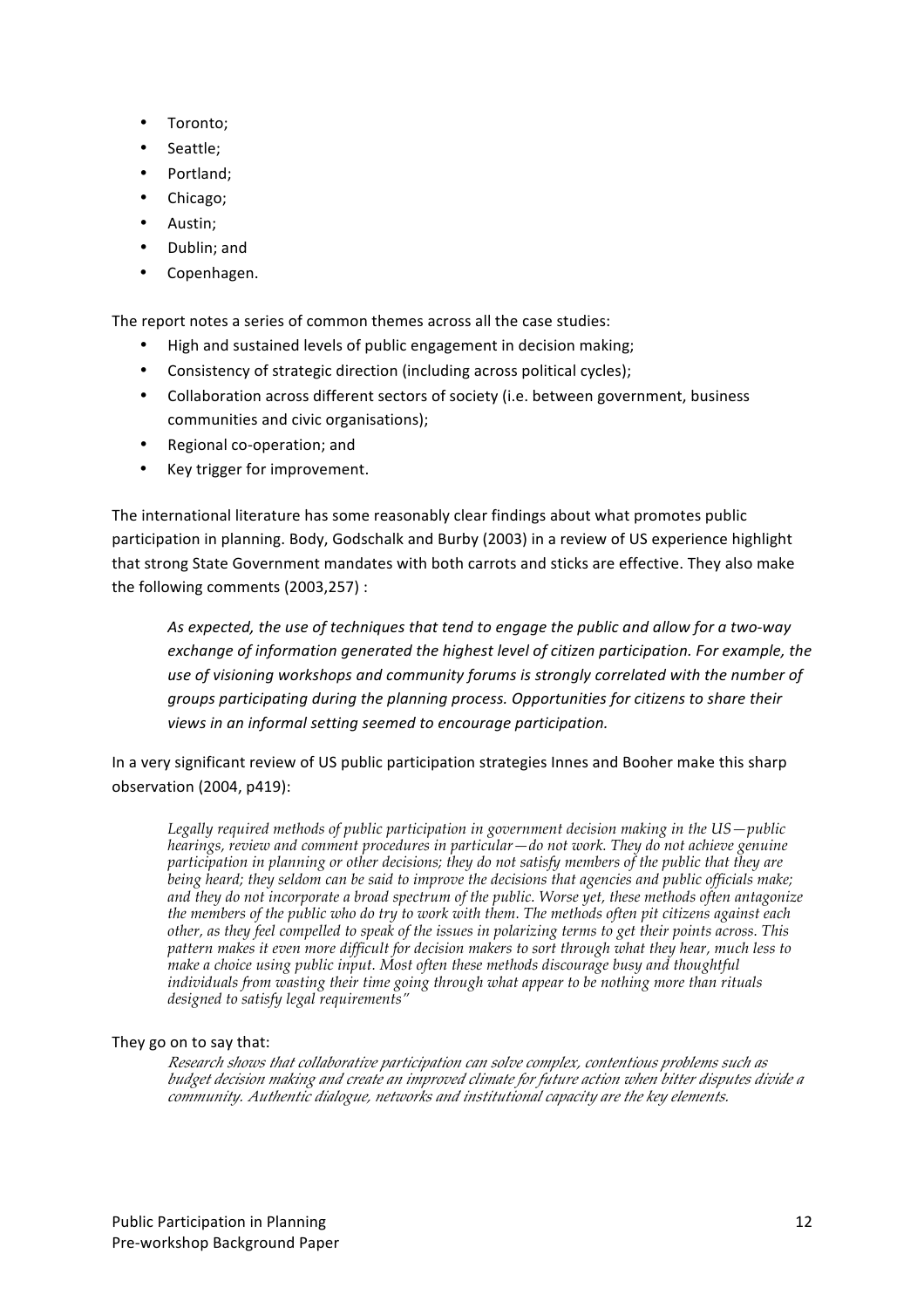#### **Improvements in communicative technologies**

There are a variety of improvements in technology that provide scope for improving public participation in planning. The first of these involves improvements in web technology and access to the internet. This makes disseminating information and receiving feedback much more cost effective than in the past. However, there is still a variety of people, mostly the aged and those with les resources who do not use the internet at all or have limited access, so consultation processes need to reflect this. For example, the Queensland survey on community engagement showed a wide variety of preferred engagement methods.

| <b>Answer Options</b>  | <b>Least</b><br>preferred | <b>Not</b><br>preferred | <b>Neutral</b> | Preferred | <b>Most</b><br>preferred | <b>Response</b><br>Count |  |  |  |
|------------------------|---------------------------|-------------------------|----------------|-----------|--------------------------|--------------------------|--|--|--|
|                        |                           | percentage              |                |           |                          |                          |  |  |  |
| Interviews             | 12.3                      | 11.4                    | 30.1           | 29.7      | 16.4                     | 219                      |  |  |  |
| Surveys                | 4.5                       | 8.5                     | 24.2           | 49.3      | 13.5                     | 223                      |  |  |  |
| Focus groups           | 9.2                       | 14.2                    | 25.2           | 35.3      | 16.1                     | 218                      |  |  |  |
| Information sessions   | 3.2                       | 7.7                     | 19.5           | 45.9      | 23.6                     | 220                      |  |  |  |
| Public forums          | 2.7                       | 8.1                     | 21.3           | 43.0      | 24.9                     | 221                      |  |  |  |
| Letters                | 8.2                       | 16.0                    | 27.4           | 36.5      | 11.9                     | 219                      |  |  |  |
| <b>Newsletters</b>     | 7.4                       | 14.3                    | 26.7           | 41.9      | 9.7                      | 217                      |  |  |  |
| Reference Groups       | 6.6                       | 17.5                    | 34.6           | 31.8      | 9.5                      | 211                      |  |  |  |
| Websites               | 6.6                       | 10.0                    | 26.1           | 40.3      | 17.1                     | 211                      |  |  |  |
| Online forums          | 9.5                       | 20.4                    | 30.3           | 29.4      | 10.4                     | 211                      |  |  |  |
| Online surveys         | 4.6                       | 14.7                    | 24.8           | 39.4      | 16.5                     | 218                      |  |  |  |
| Social media           | 20.3                      | 19.8                    | 25.1           | 18.8      | 15.9                     | 207                      |  |  |  |
| <b>Total Responses</b> |                           |                         |                |           |                          | 234                      |  |  |  |

Question 6: On matters that directly impact on you, how do you prefer to be consulted or engaged?

The other opportunity is improvements in visualisation techniques and 3 D modelling. These methods have migrated from high end workstations to portable devices that allow an interactive design approach to be feasible at a community meeting. However, as the recent controversy about Barangaroo designs show this opportunity also provides a potential area of conflict.

### **Opportunities: Summary**

In summary the opportunities we have identified include:

- A wide ranging set of government guidelines on public participation
- A vast array of international literature on the topic with some clear learnings on what has and has not worked. Common finding is the need for effective engagement methods, the need for a sustained campaign with long term visions, the need for adequate resources and capacity building and a focus on genuine collaborative methods:
- A lot of capacity in private firms to assist Governments with participation
- Rapid improvements in web and visualisation technologies.

Can we add or amend this list of **opportunities**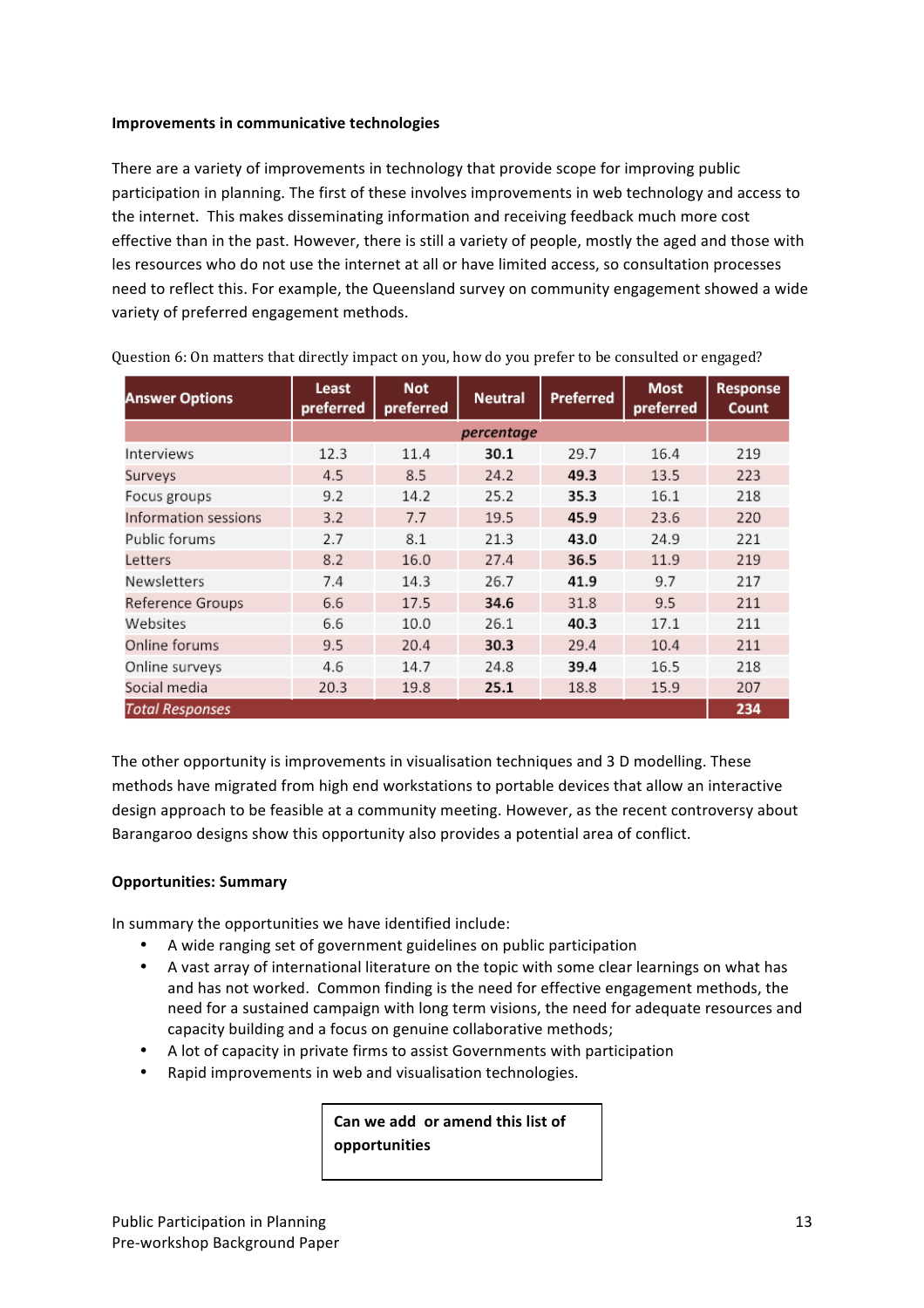## **Ideas**

**Over to you: To be discussed at the workshop**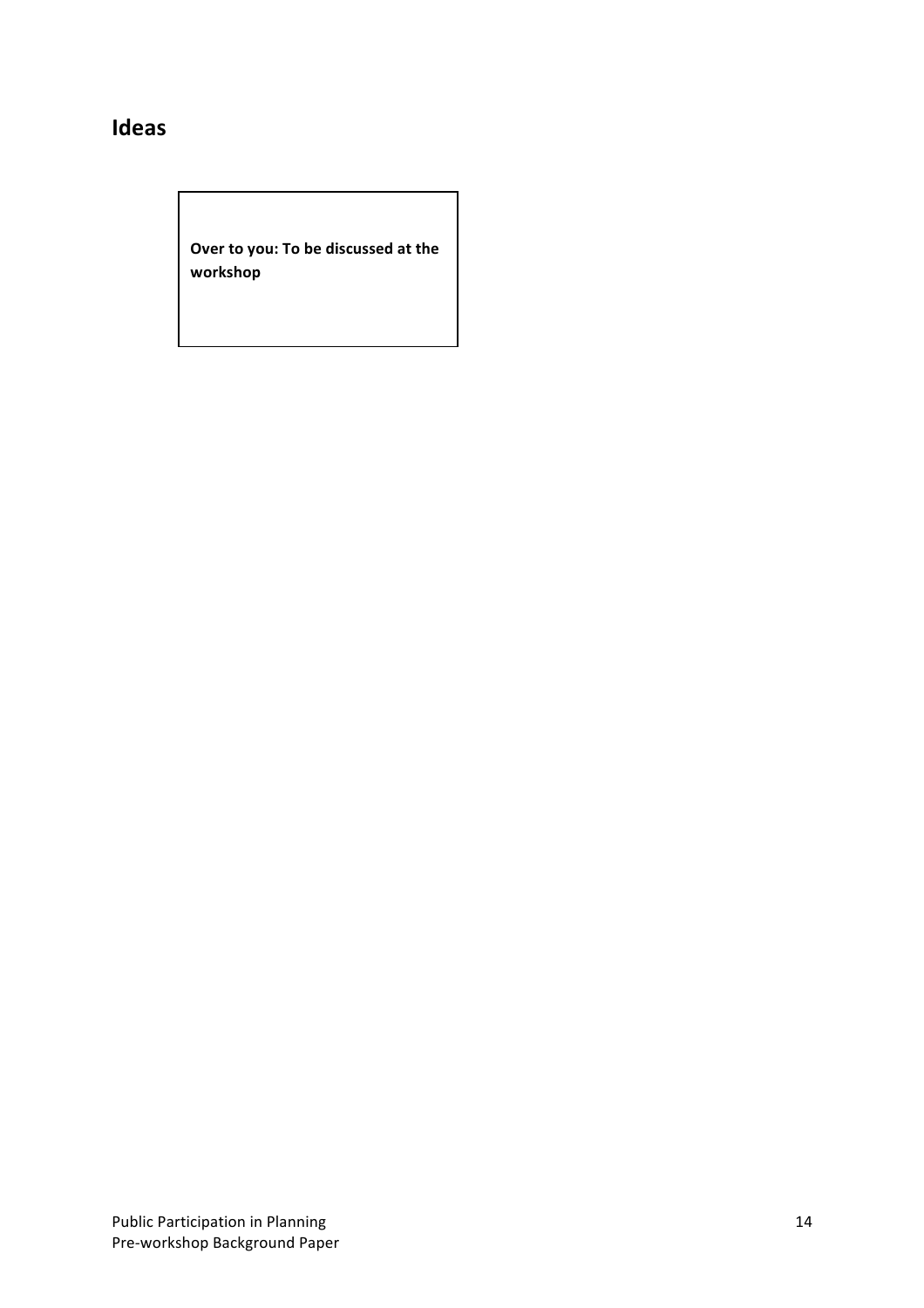## **Select Bibliography**

Albrechts, L. (2002). The planning community reflects on enhancing public involvement. views from academics and reflective practitioners. *Planning Theory & Practice, 3*(3), 331-347.

Arnstein, S. (1968). A ladder of citizen participation. In R. T. LeGates & F. Stout (Eds.), The City Reader (5th ed., 2011 pp. 238-250). Abingdon, Oxon: Routledge.

Australian Centre of Excellence for Local Government, & UTS Institute for Sustainable Futures. (2011). *Community engagement resources for local government: an annotated bibliography*. Sydney: Australian Centre of Excellence for Local Government.

Brody, S. D., Godschalk, D. R., & Burby, R. J. (2003). Mandating citizen participation in plan making -Six strategic planning choices. *Journal Of The American Planning Association, 69*(3), 245-264.

Carroli, L., & Armstrong, J. J. (2011). *Survey report: South East Queensland community attitudes to consultation and engagement*. Brisbane: Harbinger Consultants.

Carson, L., & Gelber, K. (2001). *Ideas for Community Consultation: A discussion on principles and* procedures for making consultation work. A report prepared for the NSW Department of *Urban Affairs and Planning.* Sydney: NSW Government.

- Cornwall, A. (2008). Unpacking 'Participation': models, meanings and practices. *Community Development Journal, 43*(3), 269-283.
- Herriman, J. (2011). *Local government and community engagement in Australia. Working Paper No.* 5 Sydney: Australian Centre of Excellence for Local Government, University of Technology Sydney.
- Innes, J. E., & Booher, D. E. (2004). Reframing public participation: strategies for the 21st century. Planning Theory & Practice,  $5(4)$ ,  $419-436$ .
- Kelly, J. (2010). *Cities: Who decides*? Melbourne: Grattan Institute.
- Kelly J (2013) SMH oped" Vision splendid for Sydney needs community input" SMH April 17<sup>th</sup> p 35
- Legacy, C. (2012). Achieving Legitimacy Through Deliberative Plan-Making Processes—Lessons for Metropolitan Strategic Planning. *Planning Theory & Practice, 13*(1), 71-87
- Organisation for Economic Co-operation and Development. (2001). *Citizens as partners: information*, *consultation and public participation in policy-making*. Paris: OECD Publishing
- Organisation for Economic Co-operation and Development. (2005). *Evaluating Public Participation in Policy Making*. Paris

Organisation for Economic Co-operation and Development. (2009). *Focus on citizens: public* engagement for better policy and services. Paris: OECD Publishing.

### **Key Practitioners**

See also Lyn Carson's website www.activedemocracy.net for copies of her publications on issues of deliberative democracy, public participation and decision making

- Forester, J. (1999). *The Deliberative Practitioner: Encouraging Participatory Planning Processes.* Cambridge, Massachusetts: The MIT Press.
- Hamdi, N. (2010). *The placemaker's quide to building community*. London: Earthscan.
- Innes, J. E., & Booher, D. E. (2004). Reframing public participation: strategies for the 21st century. Planning Theory & Practice, 5(4), 419-436.
- Sanoff, H. (Ed.). (1978). *Designing with community participation*. Stroudsburg, Pennsylvania: Dowden, Hutchinson & Ross, Inc.

Public Participation in Planning Pre-workshop Background Paper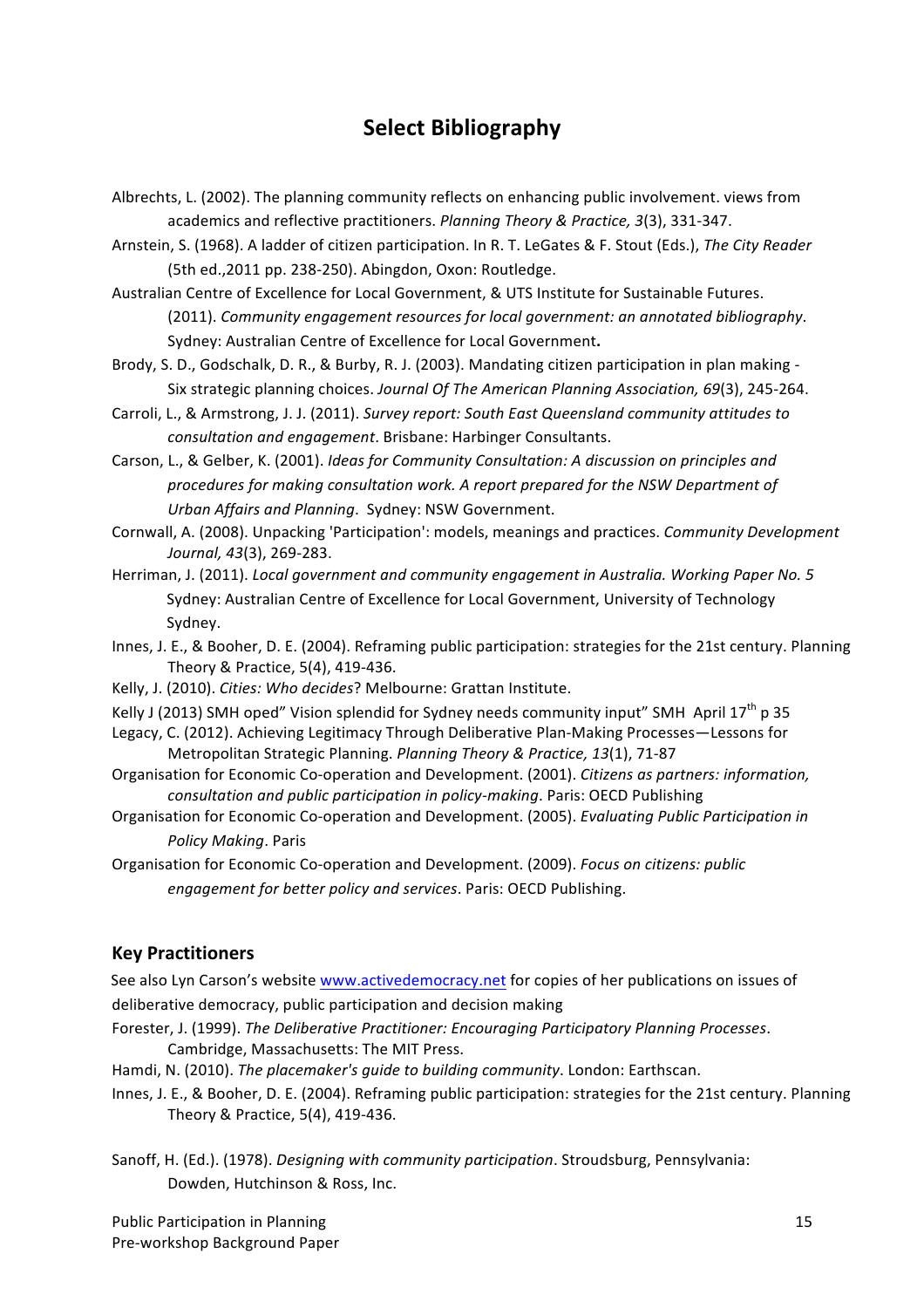Sanoff, H. (Ed.). (1990). *Participatory design: theory and techniques*. Raleigh: Bookmasters, Inc.

- Sanoff, H. (2000). *Community participation methods in design and planning*. New York: John Wiley & Sons, Inc.
- Sarkissian, W., & Perlgut, D. (Eds.). (1994). *The community participation handbook: resources for* public involvement in the planning process. Murdoch, W.A: Institute for Science and Technology Policy, Murdoch University in association with Impacts Press.
- Sarkissan, W., Hurford, D., & Wenman, C. (2010). *Creative community planning: Transformative engagement methods for working at the edge*. London: Earthscan.

### **Web 2.0**

- Howard, A. (2012). Connecting with communities: how local government is using social media to *engage with citizens:* ANZOG Institute for governance at the University of Canberra and Australian Centre of Excellence for Local Government.
- Seltzer, E., & Mahmoudi, D. (2013). Citizen Participation, Open Innovation, and Crowdsourcing: Challenges and Opportunities for Planning. *Journal of Planning Literature, 28*(1), 3-18